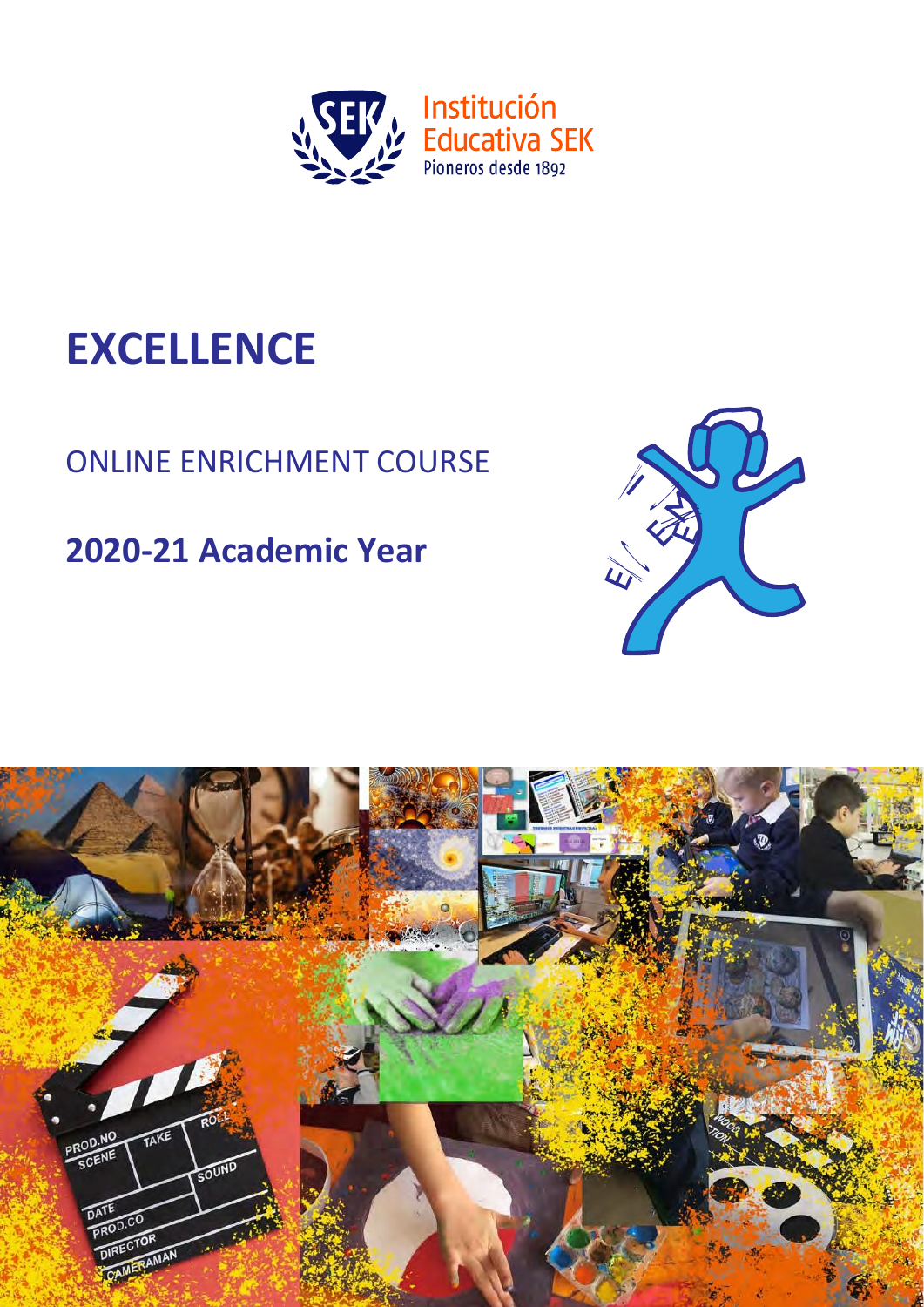## **EXCELLENCE**

ONLINE ENRICHMENT COURSE

### **2020-21 Academic Year**



## **ABOUT THE EXCELLENCE PROGRAMME**

The new 20-21 academic year presents new learning perspectives within school and extracurricular environments. Therefore, SEK, and specifically the Stellar Programme, has launched a complementary programme of online enrichment activities with the primary goal of broadening the horizons of high achieving students in fields that may be of interest to them and that are not usually included in the curriculum. On the other hand, it expands its geographical scope, allowing students to access from any region or country.

Many of these children and young people cannot find enough motivation in normal classrooms to expand and broaden their interests. We have therefore created a range of activities as part of the Excellence Course specifically designed to activate cognitive development and foster thinking.

Participants are presented with very active designs, challenges and proposals from the most effective psychopedagogical lines, Intelligent Classroom, Multiple Intelligences, Flipped Classroom, Practical Intelligence etc ...

These are sessions to expand and enrich knowledge developed in direct interaction between teachers and students. They are carried out by specialised professionals and in small groups of students, through the Teams platform, so that personalised attention is maintained, and students enjoy interactions. Many of the activities will be carried out in a cooperative and group way.











Educativa SEK Pioneros desde 1892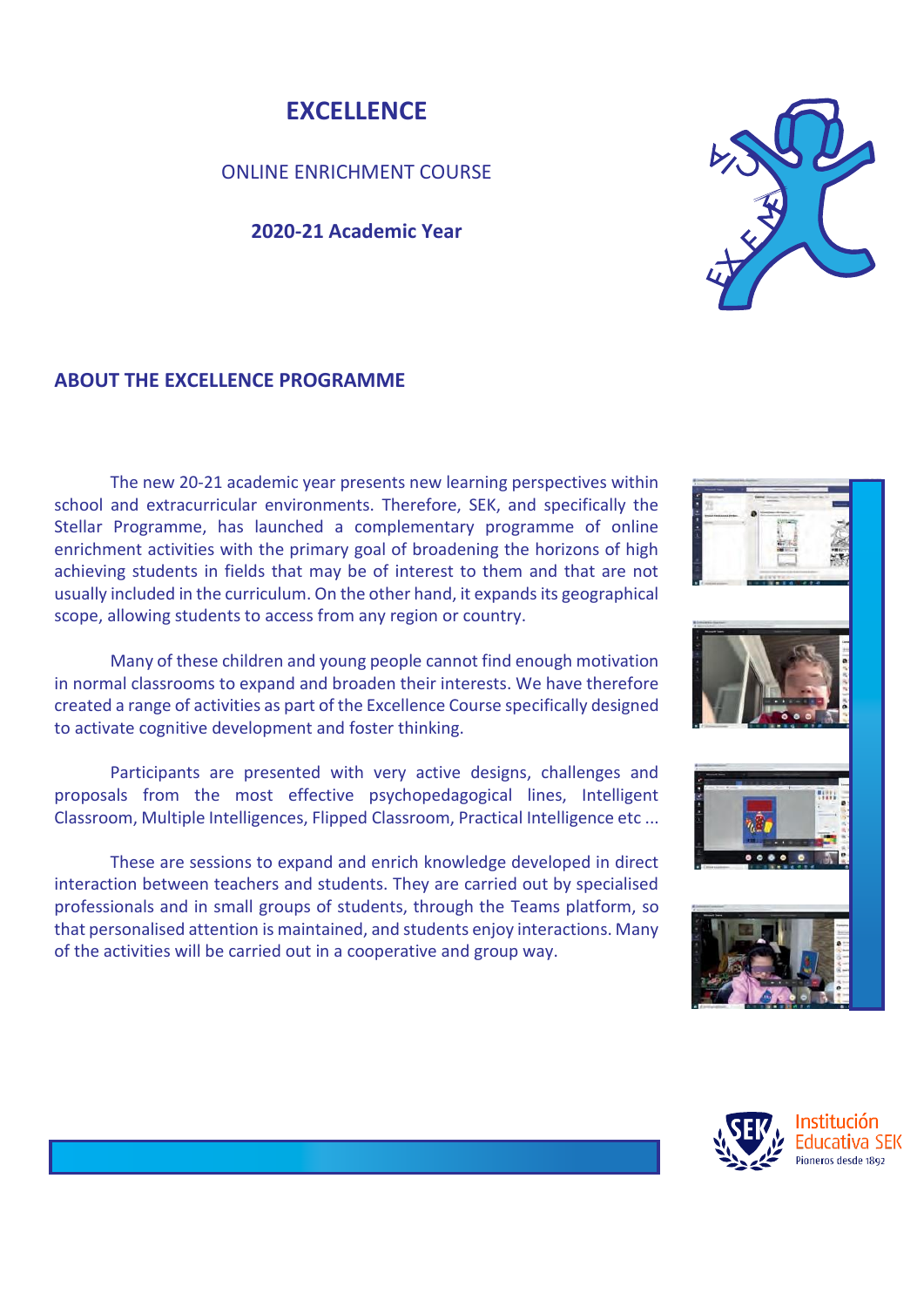#### OUR PROPOSAL

The course has two groups of activities: one aimed at students between 8 and 11 years old and the other at students from 12 to 1t years old.

Weekly activities distributed over two hours each day (two subjects on Tuesdays, two on Wednesdays and two on Thursdays). Students can choose from two to four subjects a week, at the assigned times.

#### **CURIOSIARTE**

The Curiosiarte area aims to promote the motivation and natural curiosity of students, starting from the Art as a guiding thread. Through the discovery of artists influencing various painting trends worldwide, we will bring children closer to a new way of seeing art. We focus on the development of creativity and divergent thinking and is one of our main objectives. *Teacher: Diana Martínez.*

*Psychologist, Specialist Counsellor for High Achievers: Professor of Camilo José Cela University Stellar Programme Educator*

#### GREAT ENIGMAS

In this course we are going to learn about great enigmas that still exist in our world today. We will investigate thoroughly the information that we have at our fingertips and the most reliable hypotheses, so that we can then create our own conjectures. The course takes place online in a fun way, ensuring participation from the whole groups and combining videos and digital media with related activities.

The subjects tackled include the Moais, ancient cultures, impossible inventions, objects out of their time and many other interesting and surprising topics.

#### *Teacher: Elena Melgar Chicharro*

*Psychologist Expert in Intelligence, Higher Capabilities and Neuropsychology Stellar Programme Collaborator.*

#### TIME TRAVEL

We will travel in time discovering new cultures, places and societies. Using our time machine, we will travel to the past, present and future, learning about each era, who lived in it and what their way of life was like.

Before finishing each class, we will select the date we will travel to on the following day, so the children will be able to participate in the decision. Classes will take place online, promoting participation and social relations between participants. We will rely on audiovisual material and will carry out activities related to the topics tackled.

Among the eras and epochs that we will tackle are ancient Egypt, prehistory, Middle Ages and look at possible futures.

#### *Teacher: Elena Melgar Chicharro*

*Psychologist: Expert in Intelligence, Higher Capabilities and Neuropsychology Stellar Programme Collaborator.*

#### FRACTAL GEOMETRY

Fractal geometry is a field of mathematics that is present in great advances in different fields of study such as medicine, biology, astronomy, geography, architecture, technology and many more.

From the standpoint of mathematics, we will discuss the best approach to understanding the designs created by nature. But, in addition, through the use of computer algorithms, it also makes it possible to create the impressive works of digital art that are commonly known as fractals.











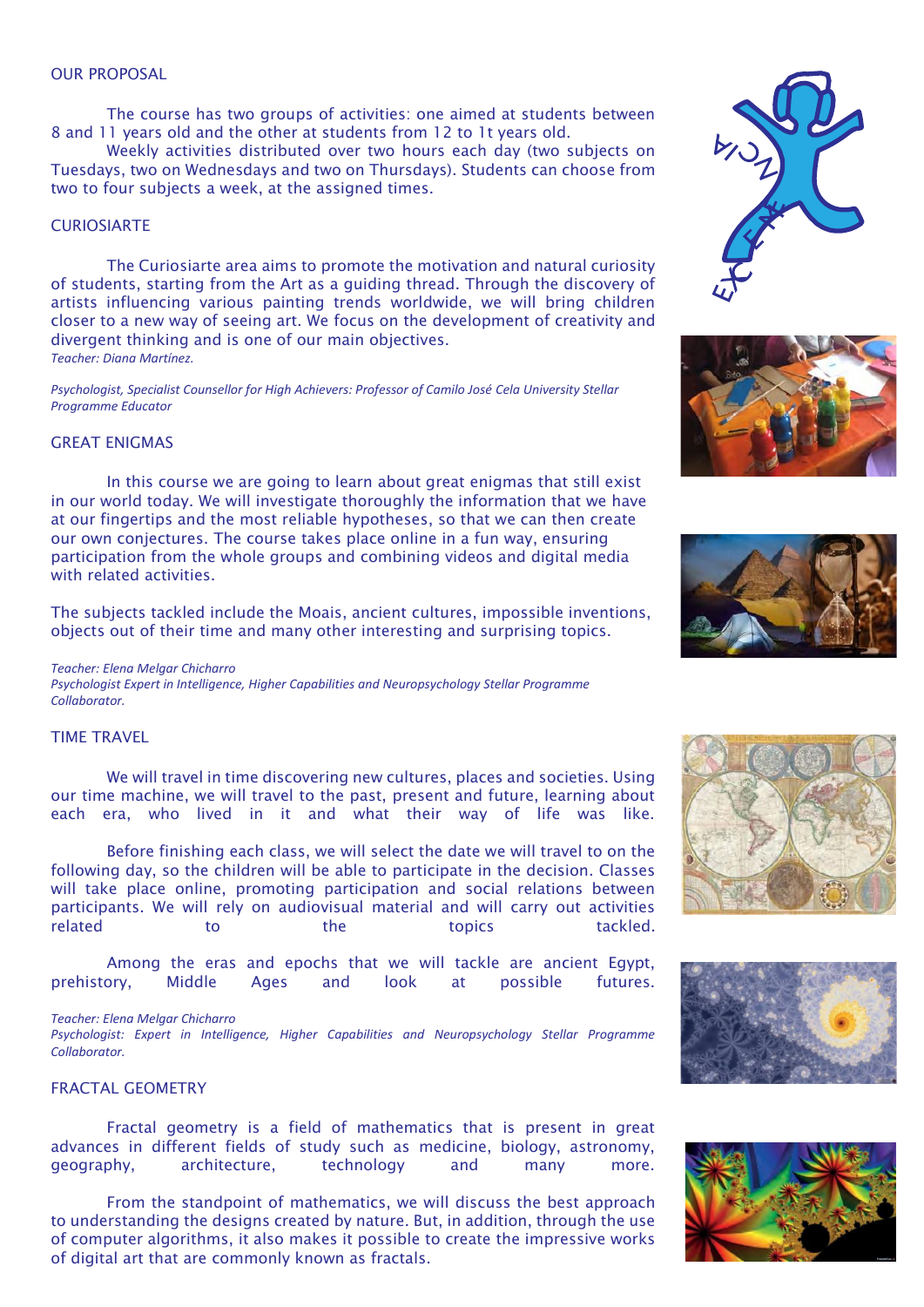It is evident that, in addition to offering our students extracurricular content , fractal geometry allows us to establish didactic connections across very different areas of study, thus providing a setting of cross-curricularity, ideal for our students to feel free to follow the path they wish during their learning process. Students in this area will develop their artistic potential, and their "computational thinking" through algorithm programming.

The project for this 2020-21 academic year aims to foster students' mathematics vision, through the recognition and application of geometric ideas in areas outside mathematics, such as the arts, nature and in everyday life.

*Teacher: Sergio Cepeda.*

*Expert in Intelligence, Higher Achievement and Neuropsychology. Camilo José Cela University Professor of fractal geometry in educational care programmes for high achieving young people. Stellar and ADA programmes.*





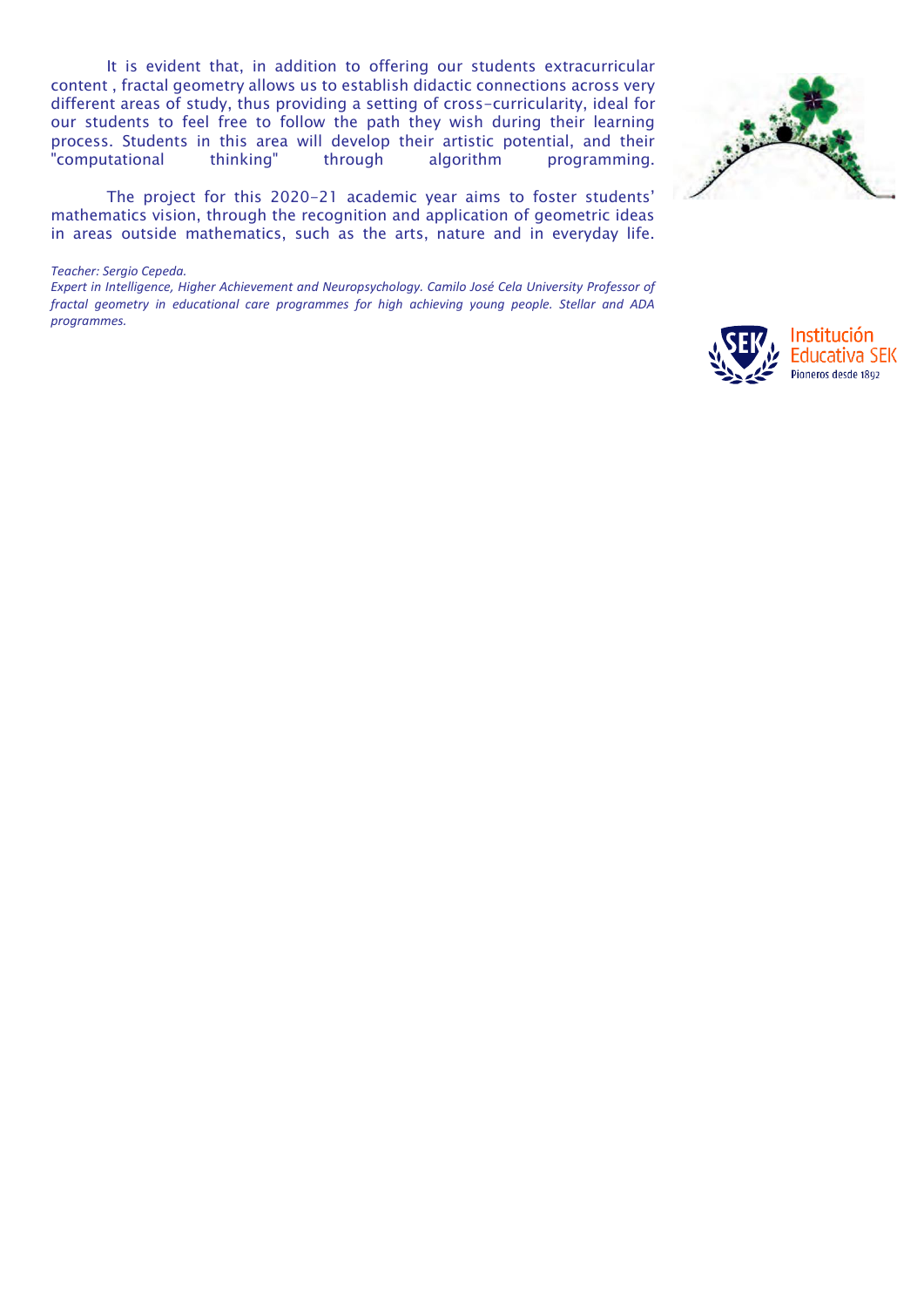#### ENTREPRENEURIAL SCHOOL

The future is constantly changing and holds major global challenges. What does an entrepreneur see in that future? ... A world full of opportunities. This is our philosophy: to train students with the skills and tools necessary to awaken and develop an entrepreneurial spirit.

Together we aim to simulate how to set up a company. We will develop a business, marketing, purchasing and production, financial and social plan. And we will do it in a different way based on the actual and current day-to-day operation of a company. From businessman to future businessman, from entrepreneur to entrepreneur. As important as living the experience of creating a business up close is giving ourselves the necessary skills to be able to do so. Students can make the future depend on them.

#### *Teacher: Maribel Herranz Miguel*

*Teacher and collaborator of the Stellar Programme for high achievers. Expert in intelligence development, high achievement and neuropsychology Entrepreneur and textile designer, she has collaborated with the most relevant firms in the sector. Specialised and trained in sustainable fashion in recent years (Chemicals and substances, Ecodesign strategies, sustainable packaging, slow fashion). Marketing and communications entrepreneur.*

#### **STFAM**

With this activity we complement the learning of scientific and technological knowledge with the development of divergent thinking and increases in student creativity. Creativity can play a role in the process as well as in the result, the solution or the product. There are numerous models of creative behaviour; lateral thinking and divergence are clear indicators that there have been creative thinking processes.

We will carry out activities related to design, photographic editing, creation of maps, video, and we will immerse ourselves in museums and places in semi-immersive virtual reality.

#### *Teacher: Anabel Sánchez Cabana*

*Bachelor of Fine Arts at the UCM. Master's in Design and Digital Printing. Interior design by the School of Arts and Leisure in Madrid. Expert in intelligence development, high achievement and neuropsychology Teacher of Visual Arts and STEAM at SEK International School Ciudalcampo. Teacher on the Stellar Programme*

#### VIRTUAL REALITY

New technologies have completely changed our environment, that is, our real world. If we talk about virtual worlds, in recent years the term of virtual reality seems to have appropriated the panorama. What it is, or how it can be developed, are some of the topics tackled on this course. We will take 360º photography, we will build spherical photographs, we will create our own virtual tours on a platform, and we will visually see the world in a virtual way.

#### *Teacher: Anabel Sánchez Cabana*

*Bachelor of Fine Arts at the UCM. Master's in Design and Digital Printing. Interior design by the School of Arts and Leisure in Madrid. Expert in intelligence development, high achievement and neuropsychology Teacher of Visual Arts and STEAM at SEK International School Ciudalcampo. Teacher on the Stellar Programme*

#### CINEMATIC

Since its inception, music has played a fundamental role alongside image. We will take an essential review of the main compositional resources of music within Spanish and international cinema, studying the relationship between music, sound and image through the analysis of audiovisual sequences.









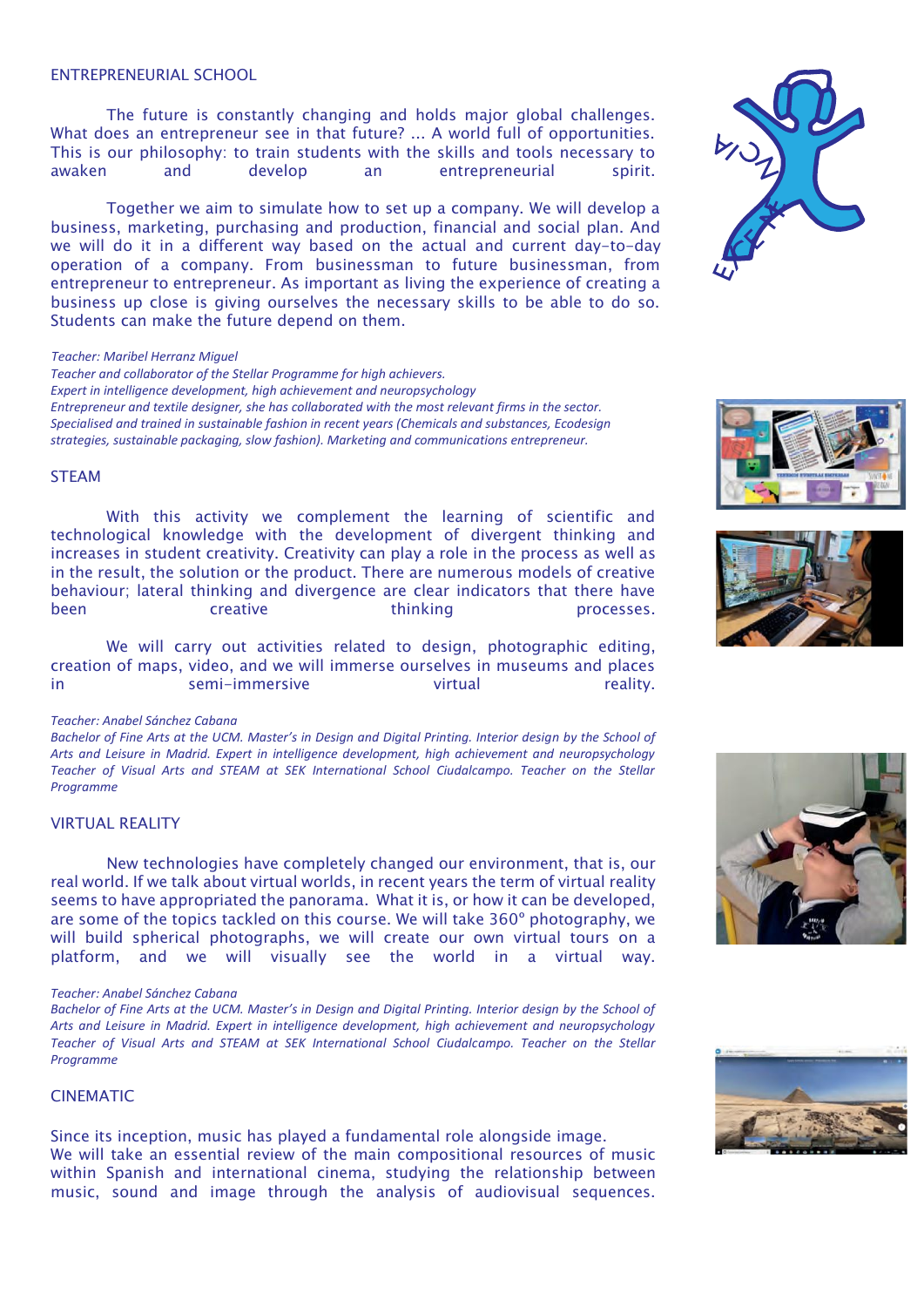|       |       |         | We will develop creative thinking and musical sensitivity to be able to compose |         |
|-------|-------|---------|---------------------------------------------------------------------------------|---------|
| music | aimed | various | dramatic                                                                        | genres. |

Through this pioneering sphere, musical knowledge will be applied to create a specific product, promoting meaningful learning.

#### *Teacher: Natalia López Martínez*

*Higher Degree at the Royal Conservatory of Music of Madrid. Manchester Northern College of Music. Master's Degree in Teacher Training, Master's Degree in International Education and Bilingualism and Expert in High Achievement. She has been part of the Madrid Region Young Orchestra and Choir, among others. She is currently a music teacher at SEK International School El Castillo and a collaborator on the Stellar Programme. Flute for the ProArte philharmonic Orchestra.*

#### CREATIVE WRITING

Creative writing is of great importance because its practice not only leads to an improvement in motor skills, spelling and punctuation and vocabulary, but also helps them to remember information better, enhancing learning and mental development, enhancing their neural circuits and in a collateral way, it helps to develop empathy, the ability to listen, concentration and reflection.

*Teacher: Berta Pedreira*